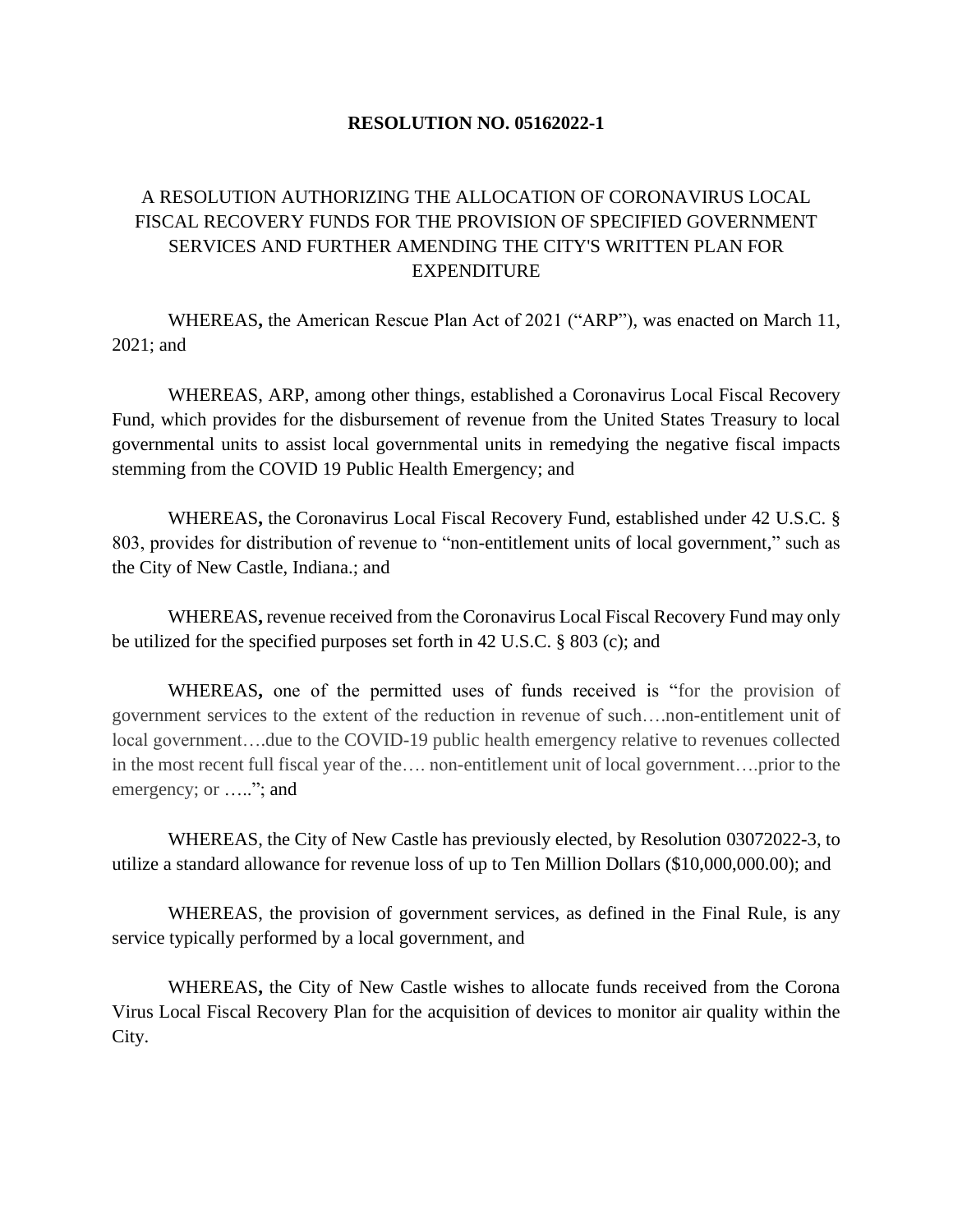NOW THEREFORE, BE IT RESOLVED**,** by the Common Council of the City of New Castle, Indiana, as follows:

1. The Common Council hereby allocates the sum of up to Five Thousand Dollars (\$5,000.00) for the acquisition of two (2) AirQino Outdoor Air Quality Testing Sensors.

2. The written fiscal plan for the expenditure of revenue received from the Coronavirus Local Fiscal Recovery Fund is attached hereto as "Exhibit A "and each such expenditure is allocated to the replacement of lost revenue. The remaining sums received by the City of New Castle through the Coronavirus Local Fiscal Recovery Fund may be utilized for any of the purposes set forth in 42 U.S.C. § 803 (c). The written plan for expenditure will be amended, from time to time, as determined by the Common Council in advance of any other expenditures.

**REPEALER:** All resolutions or parts of resolutions in conflict herewith are hereby repealed.

**SEVERABILITY:** Any provision herein contained which is found by a court of competent jurisdiction to be unlawful or which by operation of law shall be inapplicable, shall be deemed omitted but the rest and remainder of this resolution, to the extent feasible, shall remain in full force and effect.

**EFFECTIVE DATE:** This Resolution shall become effective immediately upon passage.

ADOPTED BY THE COMMON COUNCIL OF THE CITY OF NEW CASTLE THIS \_\_\_\_ DAY OF \_\_\_\_\_\_\_\_\_\_\_\_\_\_\_\_\_\_\_\_\_\_, 2022.

> Greg York, Presiding Officer, Common Council, City of New Castle, Indiana

\_\_\_\_\_\_\_\_\_\_\_\_\_\_\_\_\_\_\_\_\_\_\_\_\_\_\_\_\_\_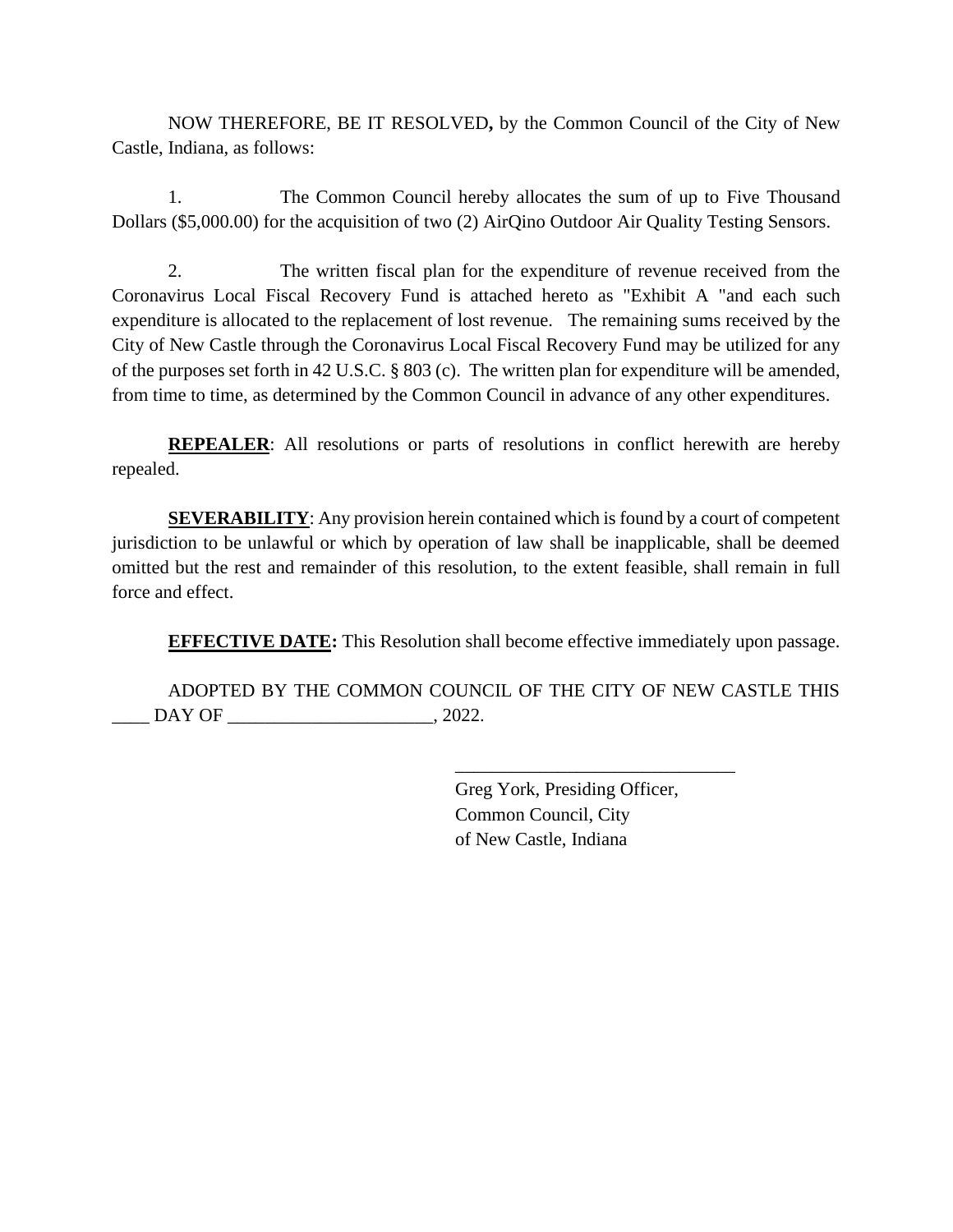| <b>AYE</b>                     | <b>NAY</b> |  |
|--------------------------------|------------|--|
|                                |            |  |
|                                |            |  |
|                                |            |  |
|                                |            |  |
|                                |            |  |
|                                |            |  |
|                                |            |  |
|                                |            |  |
| ATTEST:                        |            |  |
| Brenda Grider, Clerk-Treasurer |            |  |
|                                |            |  |

APPROVED BY ME THIS \_\_\_\_ DAY OF \_\_\_\_\_\_\_\_\_\_\_\_\_\_\_\_, 2022.

Greg York, Mayor of the City of New Castle, Indiana